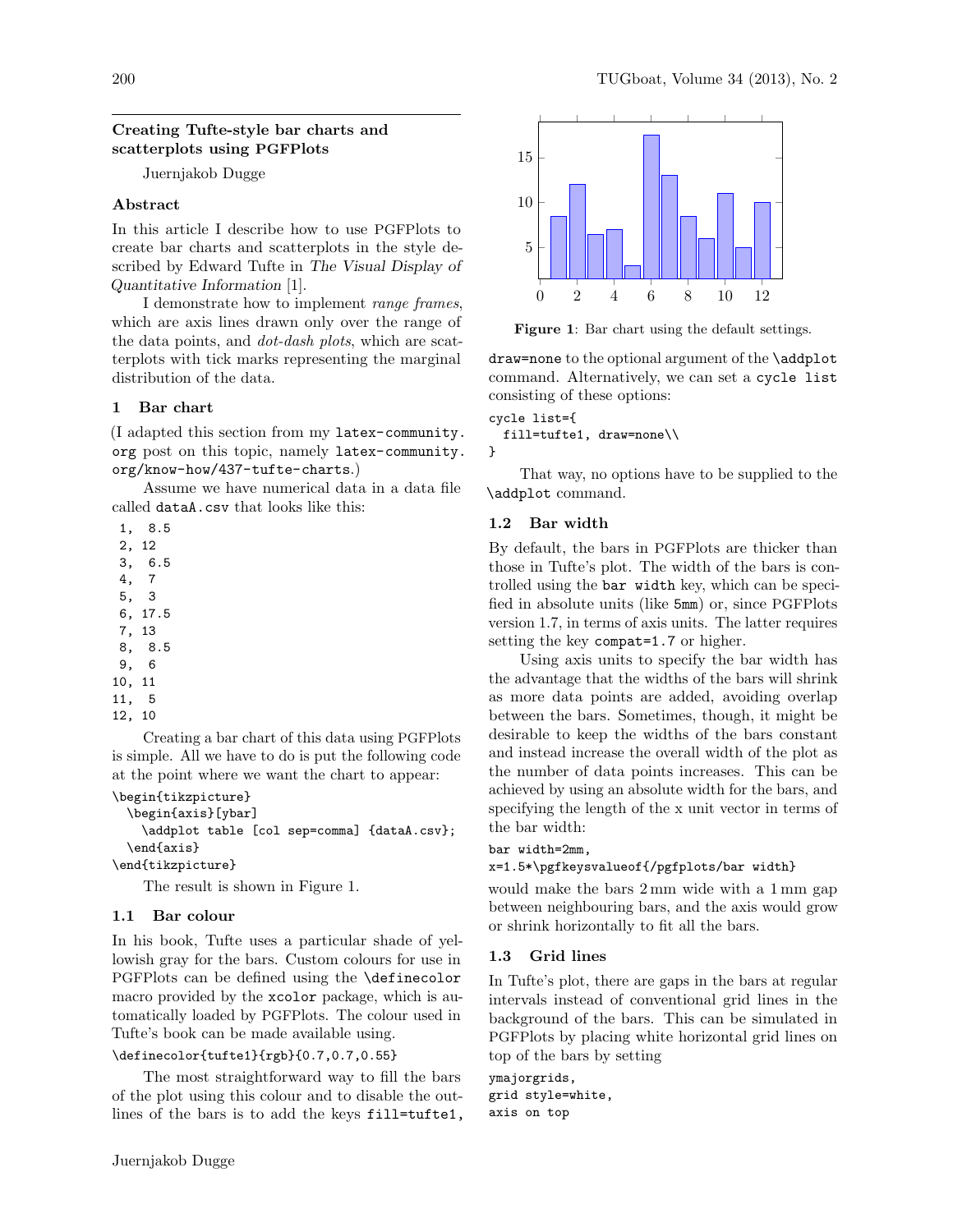## 1.4 Axes

In Tufte's plot, the y axis is not drawn. In PGFPlots, an axis can be hidden using the key hide y axis. However, this key also deactivates the tick labels. In our case, since we only want to make the axis line invisible, we can instead set its opacity to zero using y axis line style={opacity=0}.

The x axis line in Tufte's plot is aligned with the first and last bar. This means that the x axis needs to run from the left edge of the first bar to the right edge of the last bar. In PGFPlots, this can be achieved by setting the padding of the x axis to half the bar width using

```
enlarge x limits={
```
### abs=0.5\*\pgfkeysvalueof{/pgf/bar width} }

where abs indicates that the padding is specified in terms of absolute units and not in axis units.

Since we only want an axis line at the bottom of the plot and not on the top, we set

#### axis x line\*=bottom

By using the starred version of the key, no arrow tip is added to the axis line.

There are no tick labels on the x axis in Tufte's plot. In most real applications this would not be recommended, but in order to recreate Tufte's plot as faithfully as possible, let's go ahead and switch the labels off using xtick=\empty.

The y tick labels are expressed as percentages. We can specify how to print the tick labels in PGFPlots using the yticklabel key:

# yticklabel=\pgfmathprintnumber{\tick}\,\%

The code passed to yticklabel is executed for every tick label. The \tick macro contains the current tick value, which is printed in a consistent format by \pgfmathprintnumber. After the tick value, we add a thin space  $(\mathcal{L},)$  and the percent sign, which has to be escaped using a backslash to distinguish it from its use as the comment character.

Note that there is also a yticklabels key (with a trailing s). This is used to provide a commaseparated *list* of tick labels, whereas the yticklabel key is used to provide a pattern for printing the labels, typically based on the tick value.

Finally, we can switch off the tick marks with major tick length=0pt

#### 1.5 Creating an axis style

There are different ways of activating all these options. The keys can be directly added to the optional argument of an axis environment, in which case they only apply to that axis.

They can also be activated globally using

#### \pgfplotsset{

 $\langle keys \rangle$ }

which applies the keys to all axis environments that follow.

Lastly, we can create a new PGF style that acts as a container for the keys, and apply that new style to the axis environment:

#### \pgfplotsset{

}

tufte bar/.style={  $\langle key1 \rangle$ ,  $\langle key2 \rangle$ , ... }

#### \begin{axis}tufte bar

Grouping options using styles is a very useful technique, as it helps to keep the code readable and maintainable.

Putting all the keys described above into a style and applying that style to the axis in the first listing results in the plot shown in Figure 2.



Figure 2: Bar chart in the style of Edward Tufte

#### 2 Scatterplot

A scatterplot can be created in PGFPlots just as easily as a bar chart. A simple plot of some random data points like the one shown in Figure 3 can be created using

```
\begin{tikzpicture}
  \begin{axis}[
    only marks,
    domain=1:10
 ]
    \addplot
       ({cos(rnd r)*x+rnd},{(rnd+1)*x+rnd});
  \end{axis}
\end{tikzpicture}
```
The key only marks instructs PGFPlots not to draw connecting lines between the data points.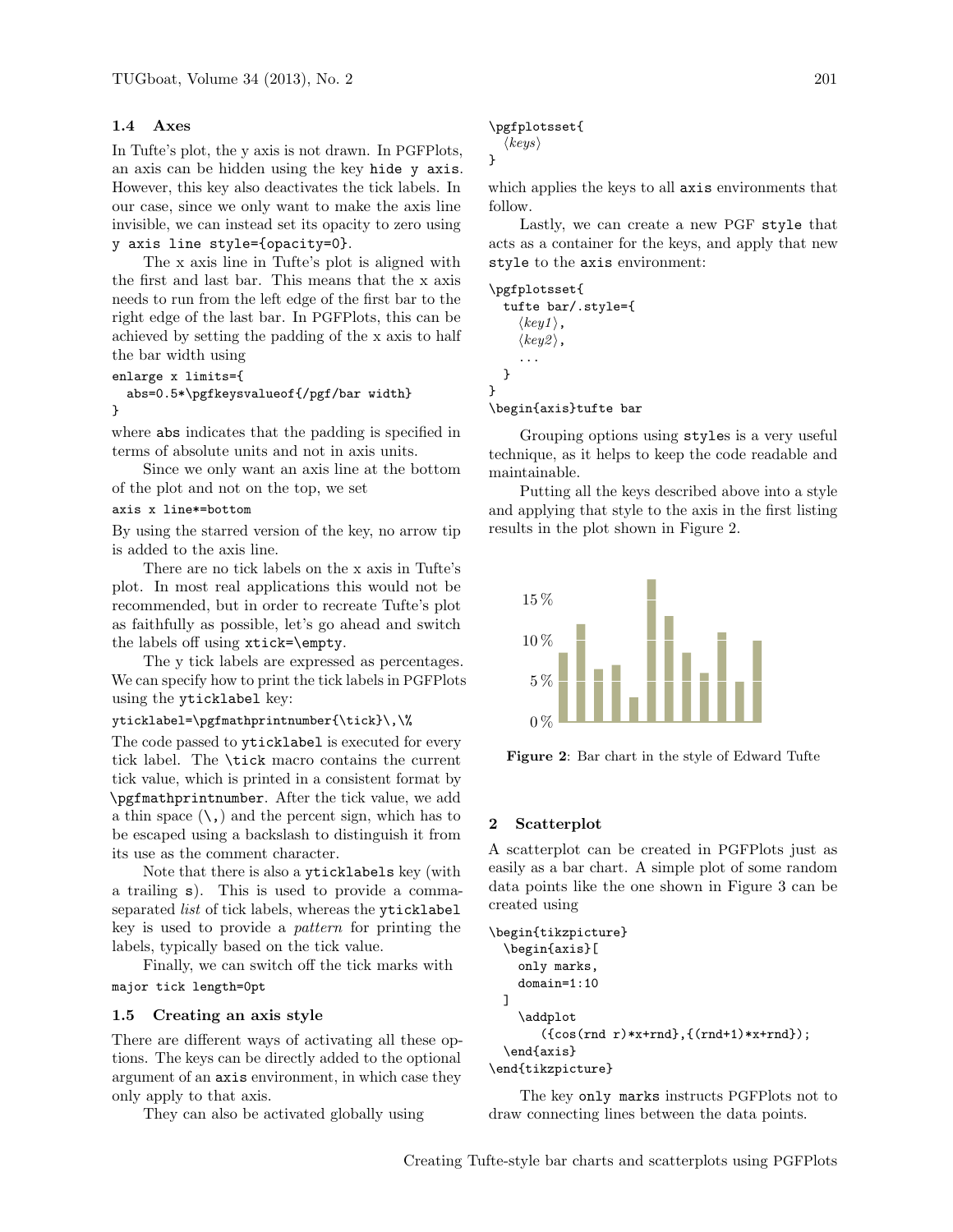

Figure 3: Default scatterplot

#### 2.1 Basic scatterplot adjustments

With only a few options, we can already get quite close to the scatterplots in Tufte's book. The plot marks are black and slightly smaller than in the default plot, so we set

```
cycle list={black},
mark size=1.5pt
```
(the default mark size is 2 pt).

The remaining adjustments are related to the plot axes.

### 2.2 Range frames

Instead of conventional axis lines, Tufte uses so-called range frames: The axis lines are not drawn over the entire extent of the plot, but only between the levels of the lowest and highest data points.

One way of creating range frames in PGFPlots is by erasing the standard axis lines and drawing lines of the required lengths using \draw commands. For this, we can make use of the fact that PGFPlots stores the lowest and highest data coordinate values in internal macros. These macros, called

```
\pgfplots@data@xmin
\pgfplots@data@xmax
```
can be made accessible by putting

```
\makeatletter
```
...

```
\let\pgfplotsdataxmin=\pgfplots@data@xmin
\let\pgfplotsdataxmax=\pgfplots@data@xmax
\let\pgfplotsdataymin=\pgfplots@data@ymin
\let\pgfplotsdataymax=\pgfplots@data@ymax
\makeatother
```
before the specification of the \draw command. Then the values can be referred to as \pgfplotsdataxmin, \pgfplotsdataxmax, and so on.

To draw the lines, we can use

```
\draw ({rel axis cs:0,0}
   -|{axis cs:\pgfplotsdataxmin,0})
  -- ({rel axis cs:0,0}
      -|{axis cs:\pgfplotsdataxmax,0});
```
This might look a bit intimidating at first, so let's go through it step by step. The basic command is \draw (A) -- (B);, which simply draws a straight line between points A and B.

In this case, A is defined as

```
({rel axis cs:0,0}
```
-|{axis cs:\pgfplotsdataxmin,0})

This is a coordinate specification of the type (C-|D), which describes the point located at the intersection of a horizontal line through C and a vertical line through D.

Here, C is rel axis cs:0,0, which is the point in the lower left corner of the axis, and D is

### axis cs:\pgfplotsdataxmin,0

which is the point with an x component equal to that of the leftmost data point and a y component of zero.

If the x axis was at  $y = 0$ , we could simply use

```
\draw (axis cs:\pgfplotsdataxmin,0)
```
-- (axis cs:\pgfplotsdataxmax,0);

Since that is not necessarily the case, though, we'll have to make use of the more complicated expression.

To automatically execute the \draw command at the end of the plot, we pass it to the axis like this:

```
after end axis/.code={
 \draw ({rel axis cs:0,0}
```

```
-|{axis cs:\pgfplotsdataxmin,0})
 -- ({rel axis cs:0,0}
   -|{axis cs:\pgfplotsdataxmax,0});
\draw ({rel axis cs:0,0}
   |-{axis cs:0,\pgfplotsdataymin})
 -- ({rel axis cs:0,0}
   |-{axis cs:0,\pgfplotsdataymax});
```
}

To complete the plot style, only a couple of minor adjustments are needed.

Erase the default axis lines using

axis line style={opacity=0}

Only show the tick marks on the left and bottom edge of the plot by setting

#### tick pos=left

And finally, align the tick marks on the outside of the plot area using

### tick align=outside

Wrapping all these keys in a new style and applying that style to the plot shown in Figure 3 results in the plot shown in Figure 4.

#### 2.3 Dot-dash plot

Another technique used by Edward Tufte is the dotdash plot, which is a combination of a conventional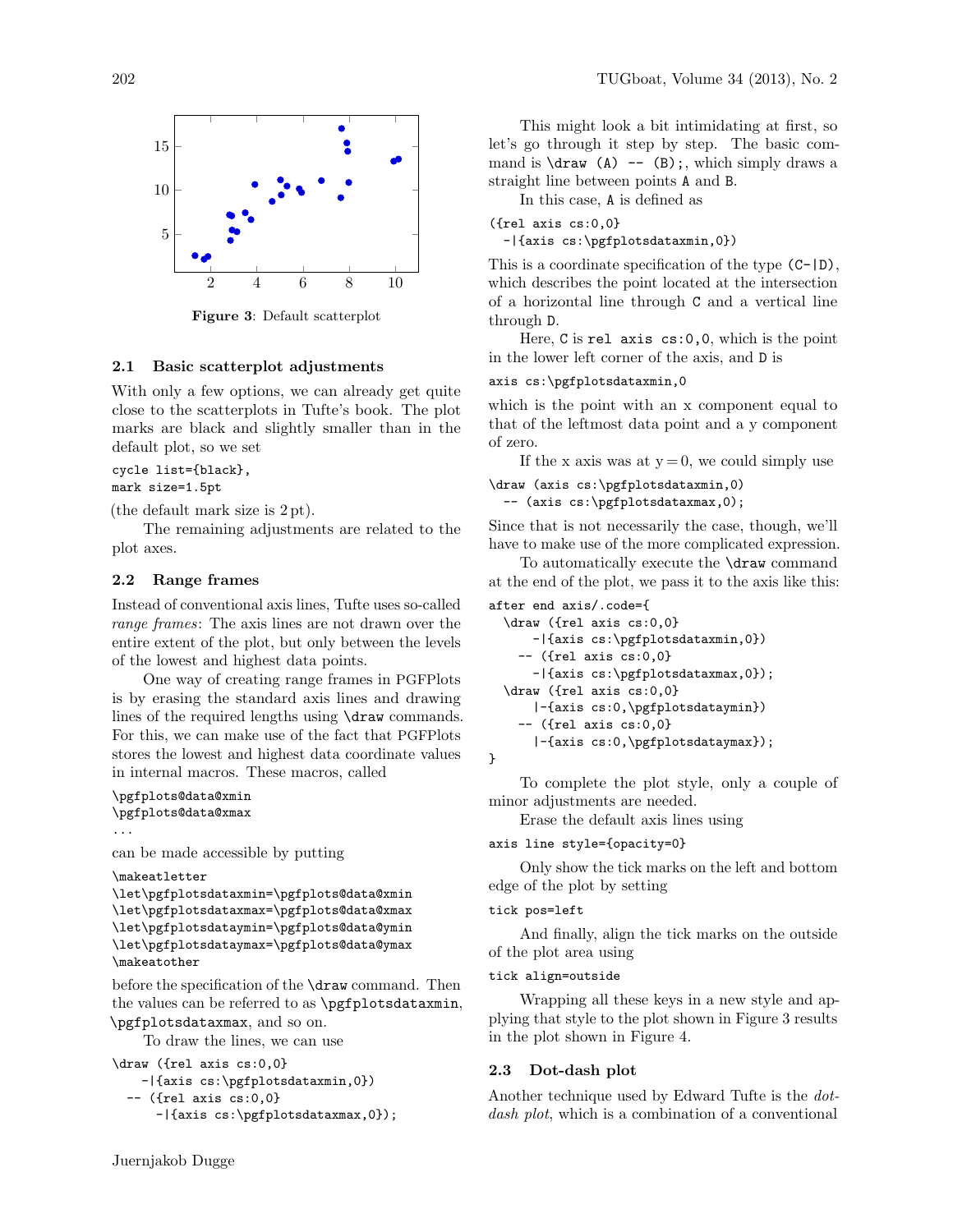

Figure 4: Scatterplot with range-frame

scatterplot (the dots) and plots of the marginal distributions of the data points in the form of short lines along the outside of the plot (the dashes).

This can be implemented in PGFPlots surprisingly easily. By default, the tick marks are placed at regular intervals along the axis. By specifying

# xtick=data,

# ytick=data

tick marks are placed at the data points' locations.

Removing the axis lines and tick labels, and making the tick marks black and a bit longer is all it takes to create a basic dot-dash plot:

```
axis line style={opacity=0},
xticklabels={},
yticklabels={},
tick style=black
```
To aid the viewer in reading the plot, we can label the first and last of the tick marks. We can do this by again using our macros that store the limits of the data. PGFPlots makes it possible to highlight some tick positions by placing additional tick marks that can be specified using

```
extra x ticks={
  \pgfplotsdataxmin,
  \pgfplotsdataxmax
}
```
These extra ticks can be formatted independently from the standard ticks by specifying the required keys in

```
extra tick style={
   \langle options \rangle}
```
In this case, we need to reactivate the tick labels for the extra ticks. By setting

```
extra tick style={
 xticklabel={\pgfmathprintnumber[
    fixed,
    fixed zerofill,
    precision=1
 ]{\tick}},
```


Figure 5: Dot-dash plot

```
yticklabel={\pgfmathprintnumber[
  fixed,
  fixed zerofill,
  precision=1
]{\tick}},
scaled ticks=false
```
the values of the outer ticks will be printed as fixed point numbers rounded to one decimal digit. Setting scaled ticks=false is necessary when the number formatting style is explicitly set to fixed. Otherwise, PGFPlots would print a separate scaling factor when the axis contains very large numbers.

Applying all these options to the plot results in the plot shown in Figure 5.

### 3 Conclusion

}

In this article, I aimed to demonstrate the flexibility of PGFPlots by recreating plots from Edward Tufte's The Visual Display of Quantitative Information.

While some of the techniques used in this article used internal PGFPlots macros, no alteration of the code was necessary to implement reasonably advanced features like range frames or dot-dash plots.

I hope that this article will succeed in encouraging some of the readers to try their hand at more intricate plot customisations of their own. Once the necessary options and values have been found, the style feature of the pgfkeys key-value framework used by PGFPlots makes it very easy to reuse plot styles. This helps in creating plots with a consistent appearance with very little effort.

### Acknowledgments

I would like to thank Dr. Christian Feuersänger for his very helpful review of this manuscript, and for his continued excellent work on PGFPlots.

### References

[1] Edward R. Tufte. The visual display of quantitative information. Graphics Press, Cheshire, Conn, 2nd edition, 2001.